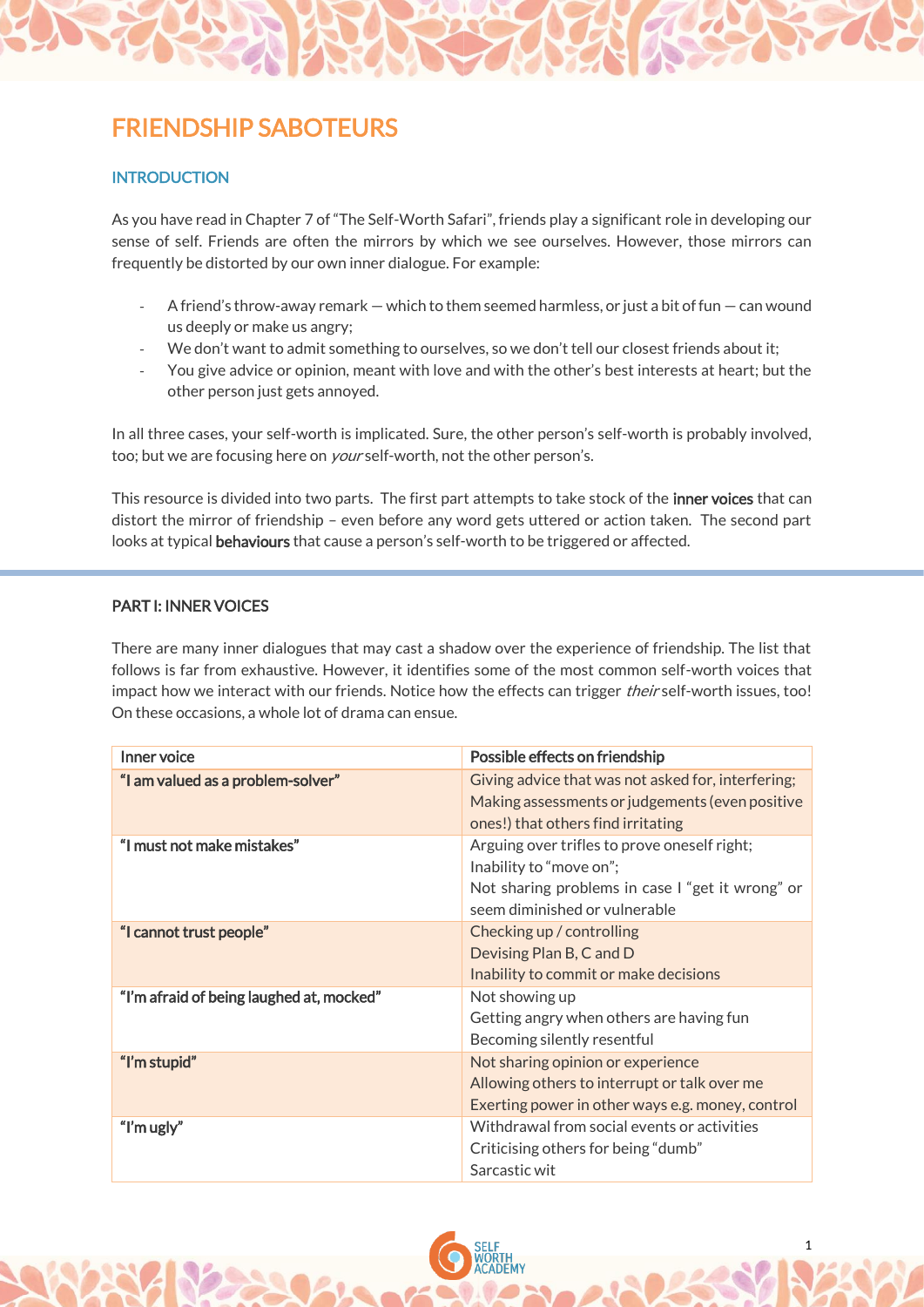| "Things always go wrong" | Not trusting people                                |
|--------------------------|----------------------------------------------------|
|                          | Being melancholic, resigned to circumstance        |
|                          | Not making plans, avoiding responsibility for self |
| "I am a failure"         | Ranting against society, business, establishment   |
|                          | Disparaging successful people                      |
|                          | Gossip (to take others down)                       |
| "Life is hard"           | Difficulty having fun and letting go               |
|                          | Envy or criticism of people who appear carefree    |
|                          | Always planning for the worst                      |
| "I got a raw deal"       | Self-pity, resentment against life                 |
|                          | Envy or jealousy of others                         |
|                          | Preoccupied with the past, not living in the       |
|                          | present                                            |
| "The world is dangerous" | Not trying new activities or initiatives           |
|                          | Fear of travel                                     |
|                          | <b>Isolating</b>                                   |

Are there others that apply to you? What is the effect?

Fortunately, you have the power to reverse these inner narratives, using the shifts described in "The Self-Worth Safari". For example:

| Inner voice                                     | Possible effects on friendship                                                   |
|-------------------------------------------------|----------------------------------------------------------------------------------|
| "I am a friend to myself in any situation"      | Free to explore new people, activities                                           |
|                                                 | Dropping assessments and judgements (of self<br>and others) that are unnecessary |
|                                                 |                                                                                  |
| "I am interested, vs. trying to be interesting" | Active listening, less advice-giving                                             |
|                                                 | Curiosity about their experience (and what makes                                 |
|                                                 | them tick), discovery of new worlds                                              |
|                                                 | More lightness and joy in social settings                                        |
| "I am enough"                                   | Ability to drop discussions (and people) that sap                                |
|                                                 | my energy                                                                        |
|                                                 | No need to prove anything to anyone (even to                                     |
|                                                 | me!)                                                                             |
|                                                 | More energy and freedom                                                          |

2

Feel free to add yours here: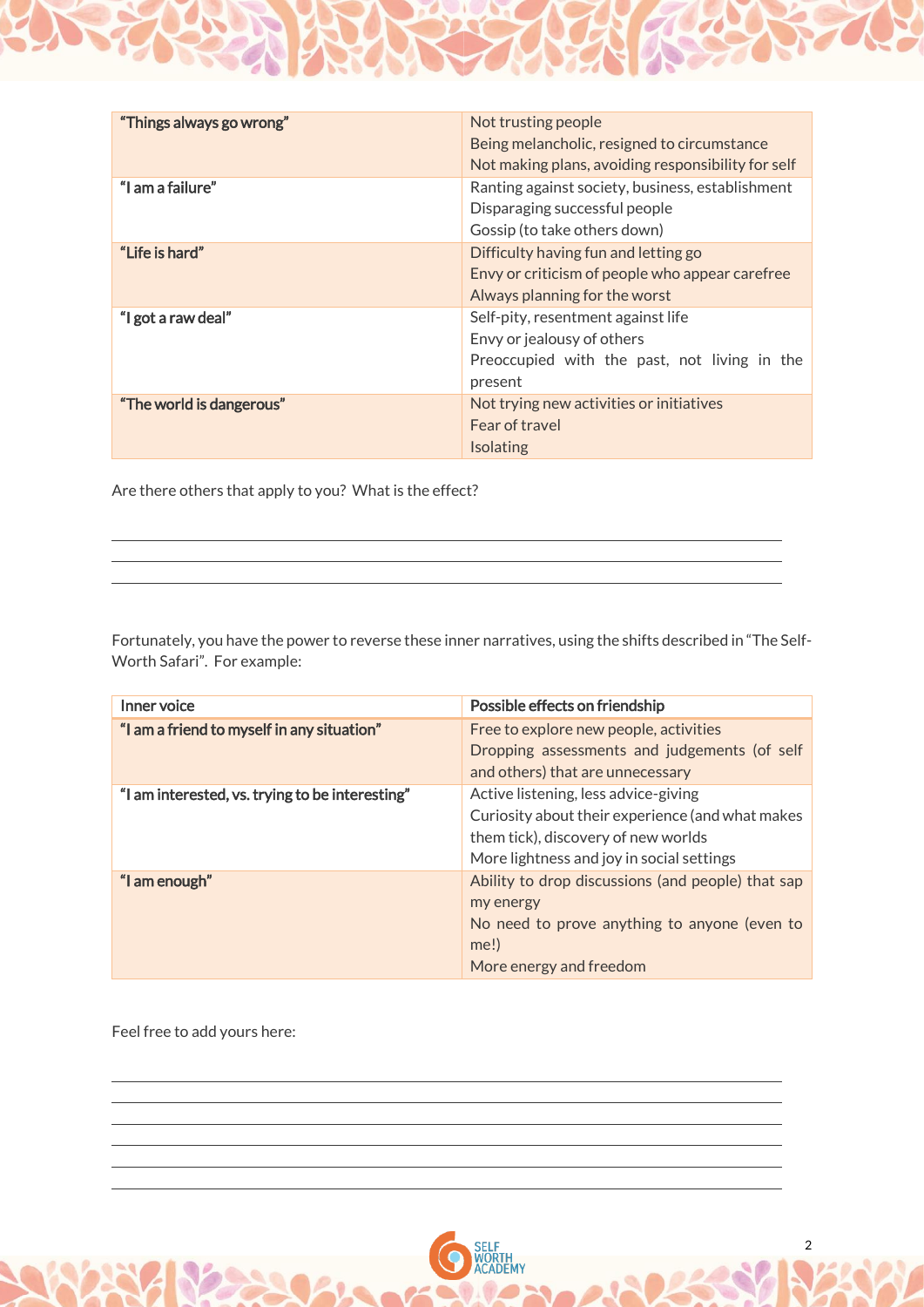## PART II: BEHAVIOURS THAT SABOTAGE FRIENDSHIP

As you have already gathered, many of the behaviours that are problematical for friendship stem from an inner voice of "not enough-ness". This is even true of those people who come across as confident and arrogant; where a haughty, external mask often hides a struggle with self-worth within.

Here is a list of some of the most common sabotaging behaviours. Some of these appeared on Page 172 of "The Self-Worth Safari". There are many others, which you can add from your own day-to-day experience.

- 1. Criticising people. (Or even telling them what they could do better, which is often just "sophisticated criticism".)
- 2. Gossiping about people not present. How safe do you feel with people like that?
- 3. Perfectionism: where people see the flaw in everything, without appreciating what's good about it. (And why do they need to make either assessment?)
- 4. Envy or jealousy of others.
- 5. Joy-killing. Telling stories of tragedy or misfortune just when others are having fun.
- 6. Inability to join-in and let go. Staying aloof, often pointedly so.
- 7. Needing to dominate the conversation: to comment on everything that has been said (if indeed others can get a word in edgeways, at all!)
- 8. Need to control, e.g. exerting control by changing plans at the last minute.
- 9. Flakiness, inability to keep promises and show up. Often linked with…
- 10. Over-promising, saying Yes to everything and then not able to meet commitments.
- 11. Fixing other people or interfering in their lives, without being asked.
- 12. Being indifferent, not being interested, or worse still faking interest in others.
- 13. Busy-ness: having no time for others, interrupting them and/or hurrying off.
- 14. Blaming: parents, education, the boss, society, men/women, migrants… resentful ranting in all its forms.

3